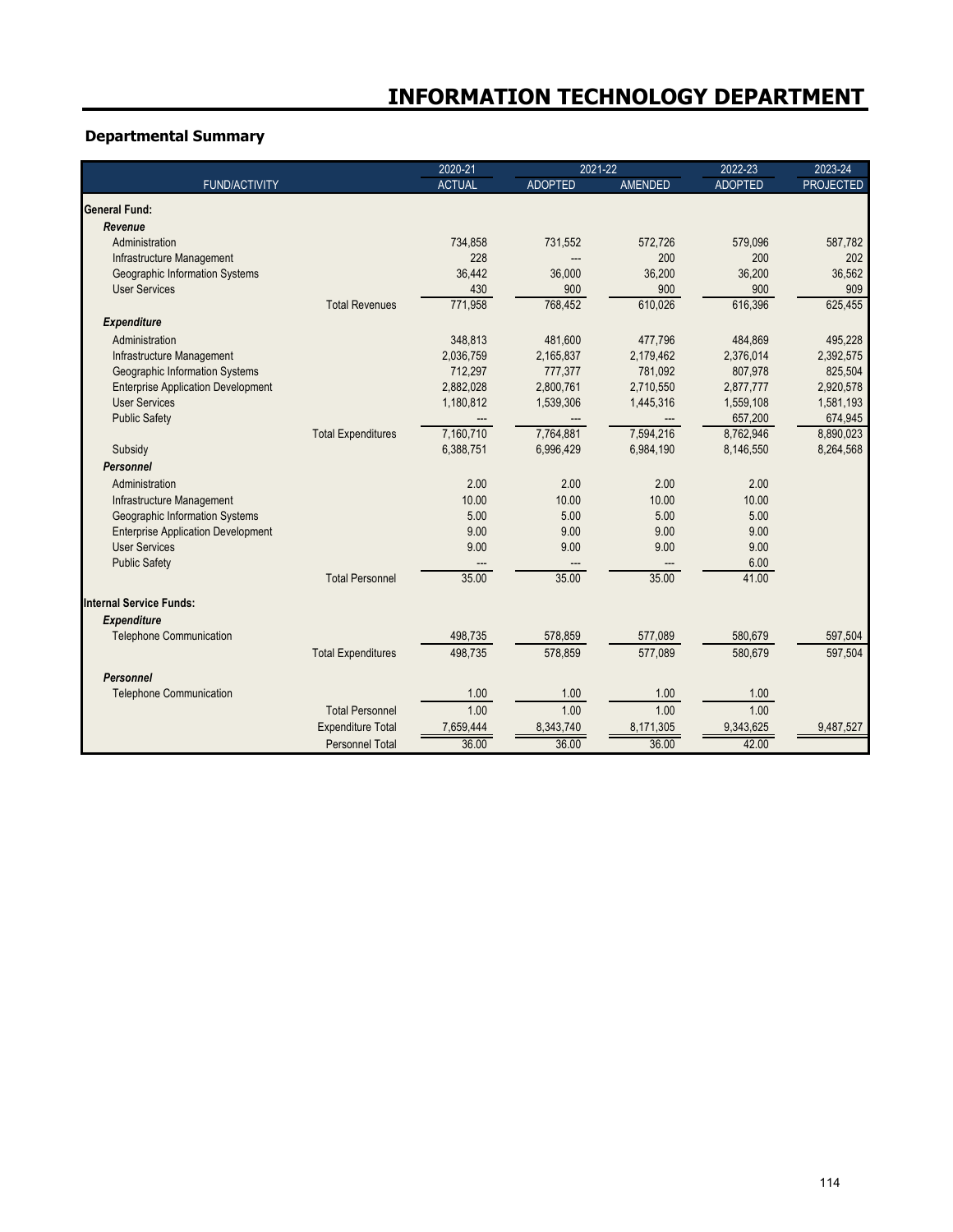# **Administration G001 IT001000 General Fund**

#### *Description:*

The function of Information Technology Administration is to support the use of current, new, and emerging technologies that enhance our ability to gather information and manage the resulting information resources in a way that improves decision making throughout the organization.

#### *Revenue Detail:*

|                       | 2020-21       | 2021-22        |         | 2022-23 |
|-----------------------|---------------|----------------|---------|---------|
| <b>MAJOR OBJECT</b>   | <b>ACTUAL</b> | <b>ADOPTED</b> | AMFNDFD | ADOPTED |
| <b>Other</b>          | 734,858       | 731.552        | 572.726 | 579.096 |
| <b>Total Revenues</b> | 734,858       | 731,552        | 572.726 | 579,096 |

#### *Expenditure Detail:*

|                                   | 2020-21       | 2021-22        |                | 2022-23        |
|-----------------------------------|---------------|----------------|----------------|----------------|
| <b>MAJOR OBJECT</b>               | <b>ACTUAL</b> | <b>ADOPTED</b> | <b>AMENDED</b> | <b>ADOPTED</b> |
| <b>Personal Services</b>          | 313,393       | 328.279        | 328.719        | 335,792        |
| <b>Contractual Services</b>       | 24.274        | 143.321        | 139.077        | 139,077        |
| <b>Other Services and Charges</b> | 3,298         | ---            | $---$          | ---            |
| Commodities                       | 7,849         | 10,000         | 10,000         | 10,000         |
| <b>Total Expenditures</b>         | 348,813       | 481,600        | 477.796        | 484,869        |
|                                   |               |                |                |                |
| Subsidy                           | (386, 045)    | (249.952)      | (94, 930)      | (94, 227)      |

| PERMANENT FULL-TIME POSITIONS              | 2018-19       | 2020-21        |                | 2021-22        |
|--------------------------------------------|---------------|----------------|----------------|----------------|
| <b>JOB CLASSIFICATION TITLE</b>            | <b>ACTUAL</b> | <b>ADOPTED</b> | <b>AMFNDFD</b> | <b>ADOPTED</b> |
| <b>IT Director</b>                         | 1.00          | 1.00           | 1.00           | 1.00           |
| <b>Executive Administrative Assistant</b>  | 1.00          | 1.00           | 1.00           | 1.00           |
| <b>Total Full-time Permanent Employees</b> | 2.00          | 2.00           | 2.00           | 2.00           |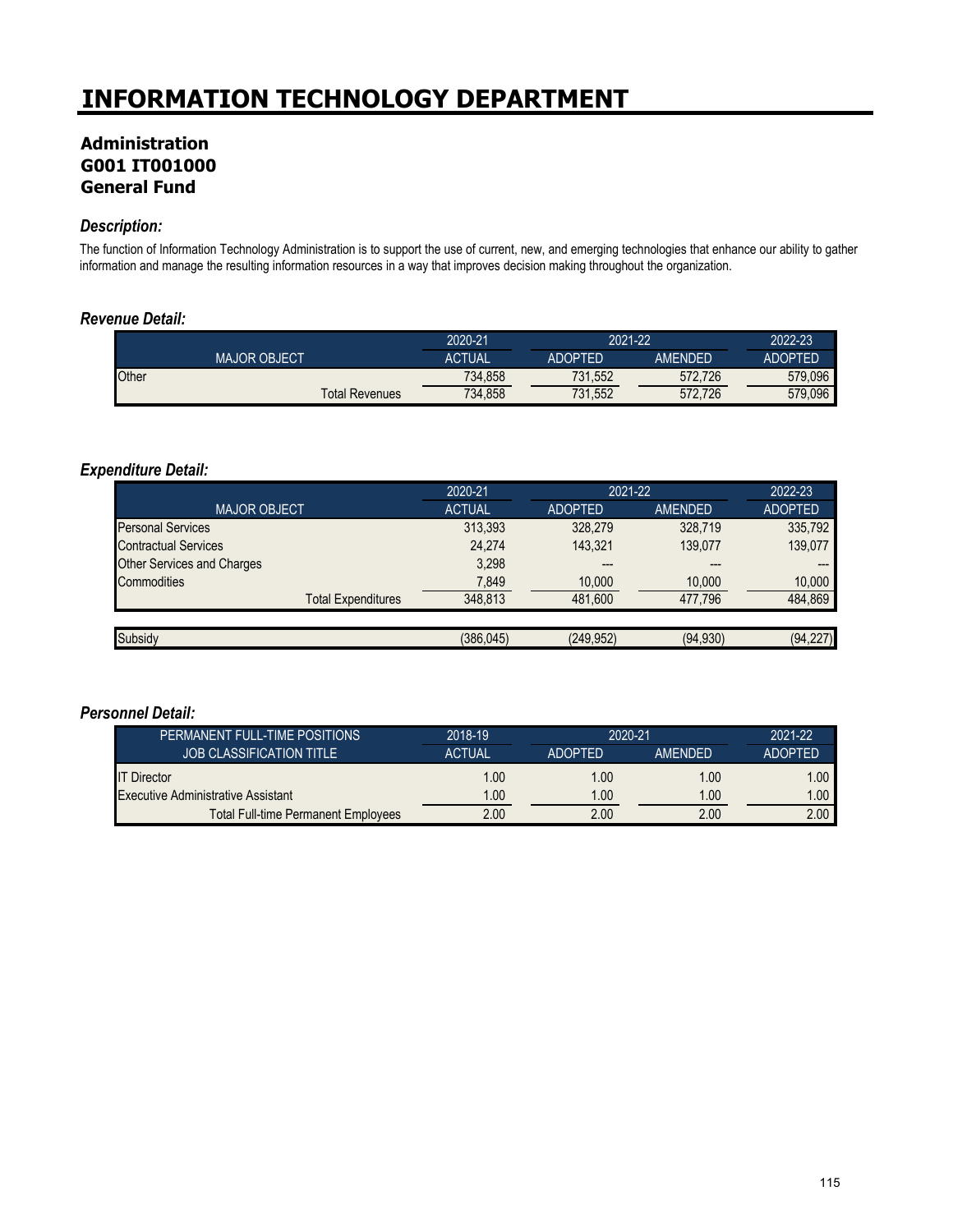### **Infrastructure Management G001 IT150000 General Fund**

#### *Description:*

The Infrastructure Management division provides for the development and operational support of the City's networks and related equipment.

#### *Revenue Detail:*

|                                       | 2020-21 |                | 2021-22 |                  |
|---------------------------------------|---------|----------------|---------|------------------|
| <b>MAJOR OBJECT</b>                   | ACTUAL  | <b>ADOPTED</b> | AMFNDFD | <b>ADOPTED</b>   |
| <b>Charges for Services/User Fees</b> | 228     | $---$          | 200     | 200 <sub>1</sub> |
| <b>Total Revenues</b>                 | 228     | $---$          | 200     | 200 <sub>1</sub> |

# *Expenditure Detail:*

|                                   | 2020-21       | 2021-22        |           | 2022-23        |
|-----------------------------------|---------------|----------------|-----------|----------------|
| <b>MAJOR OBJECT</b>               | <b>ACTUAL</b> | <b>ADOPTED</b> | AMENDED   | <b>ADOPTED</b> |
| <b>Personal Services</b>          | 1,564,575     | 1,597,137      | 1,610,112 | 1,656,664      |
| <b>Contractual Services</b>       | 474.198       | 558.100        | 559.300   | 709,300        |
| <b>Other Services and Charges</b> | (2, 191)      | 8.000          | 8.000     | 8,000          |
| Commodities                       | 177           | 2,600          | 2,050     | 2.050          |
| <b>Total Expenditures</b>         | 2,036,759     | 2,165,837      | 2.179.462 | 2,376,014      |
|                                   |               |                |           |                |
| Subsidy                           | 2,036,531     | 2,165,837      | 2,179,262 | 2,375,814      |

| PERMANENT FULL-TIME POSITIONS              | 2018-19       | 2020-21        |         | 2021-22           |
|--------------------------------------------|---------------|----------------|---------|-------------------|
| <b>JOB CLASSIFICATION TITLE</b>            | <b>ACTUAL</b> | <b>ADOPTED</b> | AMENDED | <b>ADOPTED</b>    |
| Deputy Chief Information Officer           | 1.00          | 1.00           | 1.00    | 1.00 <sub>1</sub> |
| <b>IT Network Manager</b>                  | 1.00          | 1.00           | 1.00    | 1.00              |
| <b>IT Network Engineer</b>                 | 5.00          | 5.00           | 5.00    | 5.00              |
| Network Technician                         | 3.00          | 3.00           | 3.00    | 3.00              |
| <b>Total Full-time Permanent Employees</b> | 10.00         | 10.00          | 10.00   | 10.00             |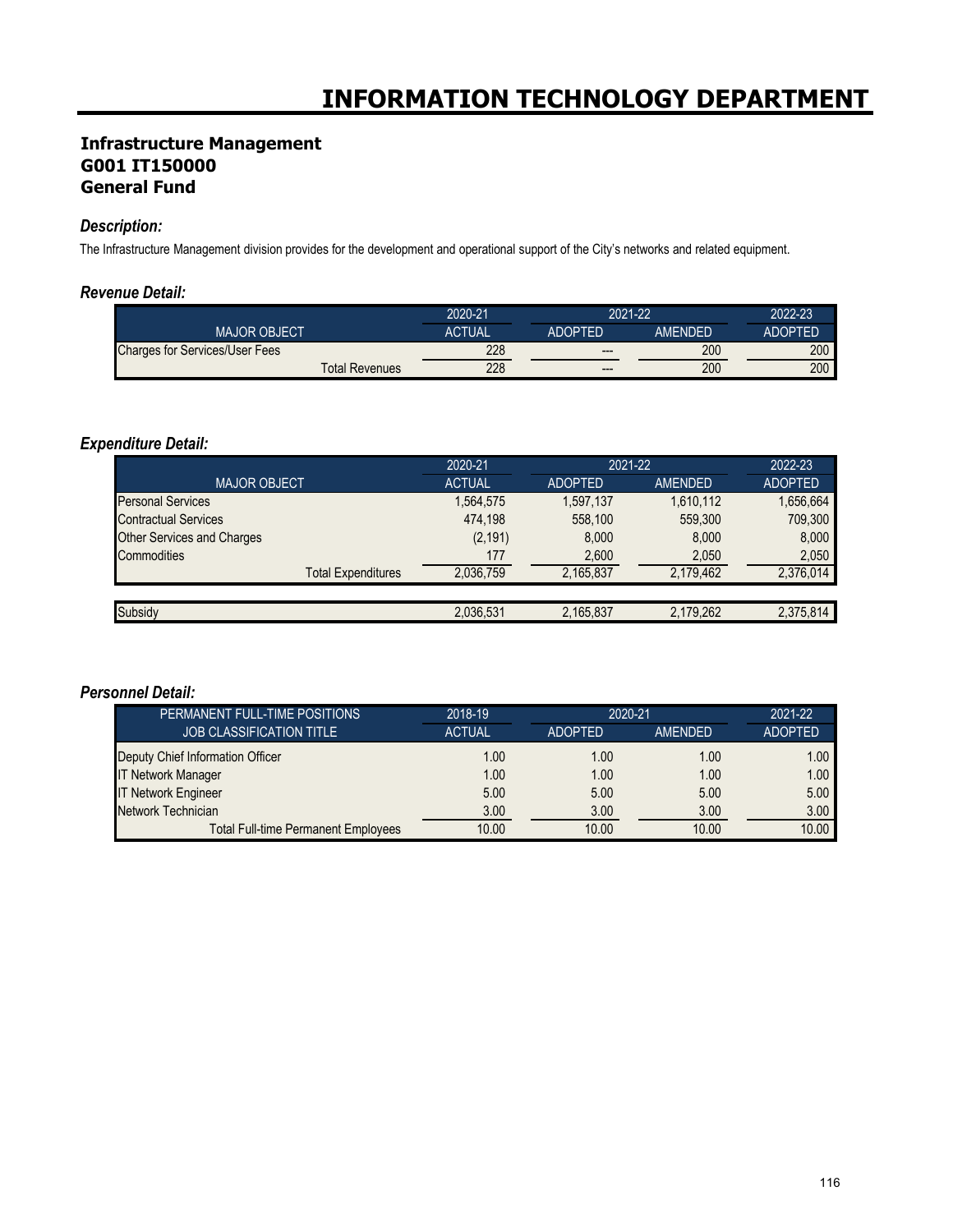# **Geographic Information Systems G001 IT151000 General Fund**

#### *Description:*

The function of this division is to provide for the development and on-going support of the City's geographic information systems.

#### *Revenue Detail:*

|                                       | 2020-21       |                | 2021-22        |                |
|---------------------------------------|---------------|----------------|----------------|----------------|
| <b>MAJOR OBJECT</b>                   | <b>ACTUAL</b> | <b>ADOPTED</b> | <b>AMENDED</b> | <b>ADOPTED</b> |
| <b>Charges for Services/User Fees</b> | 442           | $- - -$        | 200            | 200            |
| Intergovernmental                     | 36.000        | 36,000         | 36,000         | 36,000         |
| <b>Total Revenues</b>                 | 36.442        | 36,000         | 36,200         | 36,200         |

### *Expenditure Detail:*

|                             | 2020-21       | 2021-22        |                | 2022-23        |
|-----------------------------|---------------|----------------|----------------|----------------|
| <b>MAJOR OBJECT</b>         | <b>ACTUAL</b> | <b>ADOPTED</b> | <b>AMENDED</b> | <b>ADOPTED</b> |
| <b>Personal Services</b>    | 614,432       | 642.477        | 641,292        | 668,178        |
| <b>Contractual Services</b> | 97,864        | 133,000        | 139.500        | 139,500        |
| Commodities                 | ---           | 400            | 300            | 300            |
| <b>Capital Outlays</b>      | $---$         | 1,500          | $---$          | $---$          |
| <b>Total Expenditures</b>   | 712,297       | 777.377        | 781,092        | 807,978        |
|                             |               |                |                |                |
| Subsidy                     | 675,855       | 741.377        | 744.892        | 771.778        |

| PERMANENT FULL-TIME POSITIONS              | 2018-19       | 2020-21        |         | 2021-22           |
|--------------------------------------------|---------------|----------------|---------|-------------------|
| <b>JOB CLASSIFICATION TITLE</b>            | <b>ACTUAL</b> | <b>ADOPTED</b> | AMENDED | <b>ADOPTED</b>    |
| <b>GIS Manager</b>                         | 1.00          | 1.00           | 1.00    | 1.00 <sub>1</sub> |
| <b>GIS Analyst</b>                         | 3.00          | 3.00           | 3.00    | 3.00 <sub>1</sub> |
| <b>GIS Specialist</b>                      | 1.00          | 1.00           | 1.00    | 1.00 <sub>1</sub> |
| <b>Total Full-time Permanent Employees</b> | 5.00          | 5.00           | 5.00    | 5.00              |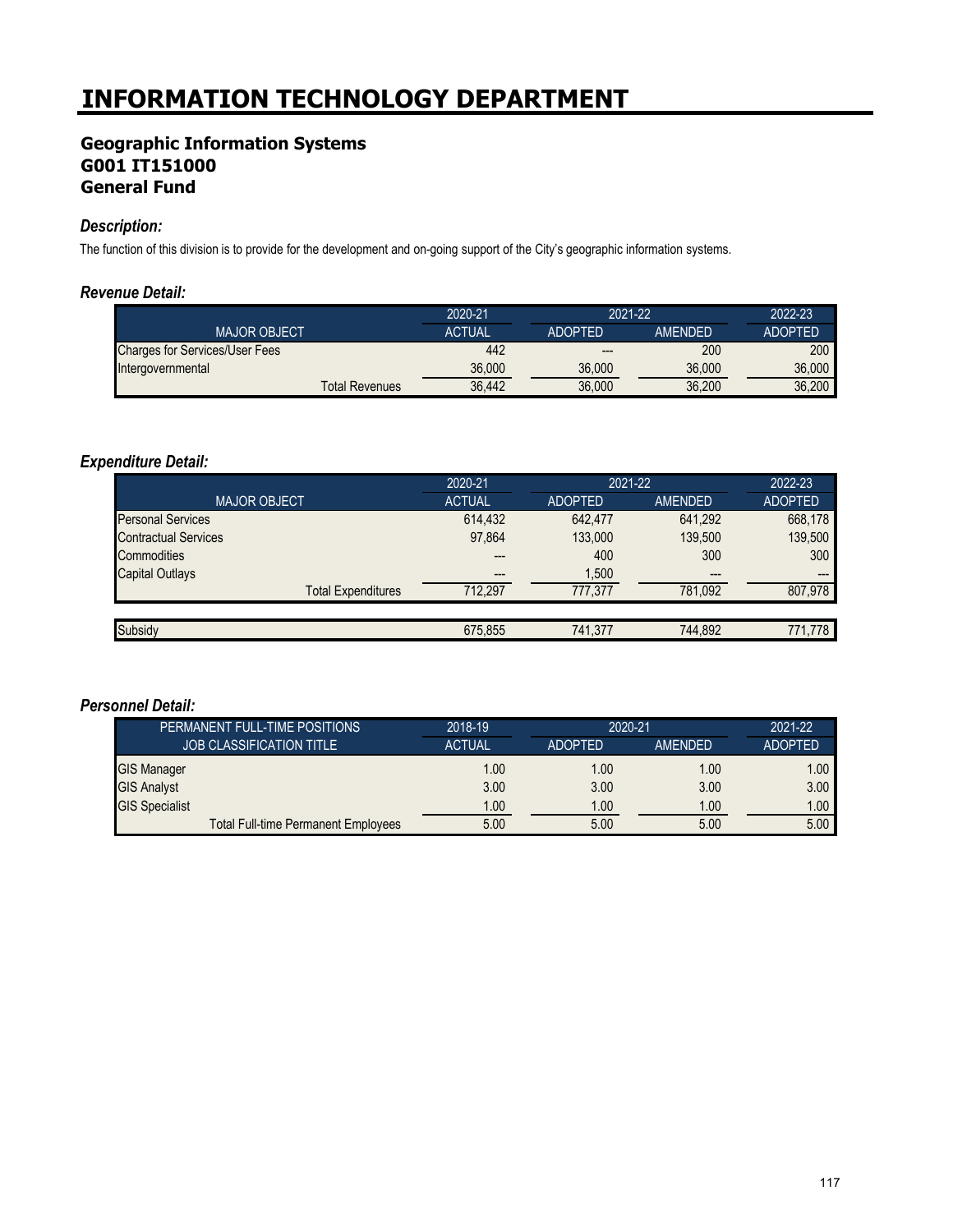### **Enterprise Application Development G001 IT152000 General Fund**

#### *Description:*

The Enterprise Application Development division provides for the development and on-going support of the City's computer based applications.

#### *Expenditure Detail:*

|                             | 2020-21       | 2021-22        |           | 2022-23        |
|-----------------------------|---------------|----------------|-----------|----------------|
| <b>MAJOR OBJECT</b>         | <b>ACTUAL</b> | <b>ADOPTED</b> | AMENDED   | <b>ADOPTED</b> |
| <b>Personal Services</b>    | 1,066,577     | 1,393,374      | 1.261.764 | 1,413,025      |
| <b>Contractual Services</b> | 1,815,451     | 1,407,387      | 1,448,786 | 1.464.752      |
| Total Expenditures          | 2,882,028     | 2.800.761      | 2,710,550 | 2,877,777      |
|                             |               |                |           |                |
| Subsidy                     | 2,882,028     | 2,800,761      | 2,710,550 | 2.877.777      |

#### *Personnel Detail:*

| PERMANENT FULL-TIME POSITIONS              | 2020-21       | 2021-22        |                | 2022-23           |
|--------------------------------------------|---------------|----------------|----------------|-------------------|
| <b>JOB CLASSIFICATION TITLE</b>            | <b>ACTUAL</b> | <b>ADOPTED</b> | <b>AMENDED</b> | <b>ADOPTED</b>    |
| <b>Enterprise Applications Manager</b>     | 1.00          | 1.00           | 1.00           | 1.00 <sub>1</sub> |
| <b>Enterprise Applications Analyst</b>     | 2.00          | 2.00           | 2.00           | 2.00              |
| <b>ERP Systems Manager</b>                 | 1.00          | 1.00           | 1.00           | 1.00              |
| IT Senior Web Developer                    | 2.00          | 2.00           | 2.00           | 2.00              |
| IT Systems Analyst/Programmer              | 2.00          | 2.00           | 2.00           | 2.00              |
| Database Administrator                     | 1.00          | 1.00           | 1.00           | 1.00              |
| <b>Total Full-time Permanent Employees</b> | 9.00          | 9.00           | 9.00           | 9.00              |

An Enterprise Applications Analyst position is currently part of the Capital Improvement Program (CIP) working on the EnerGov project. This position is being transferred to operations upon completion of the project.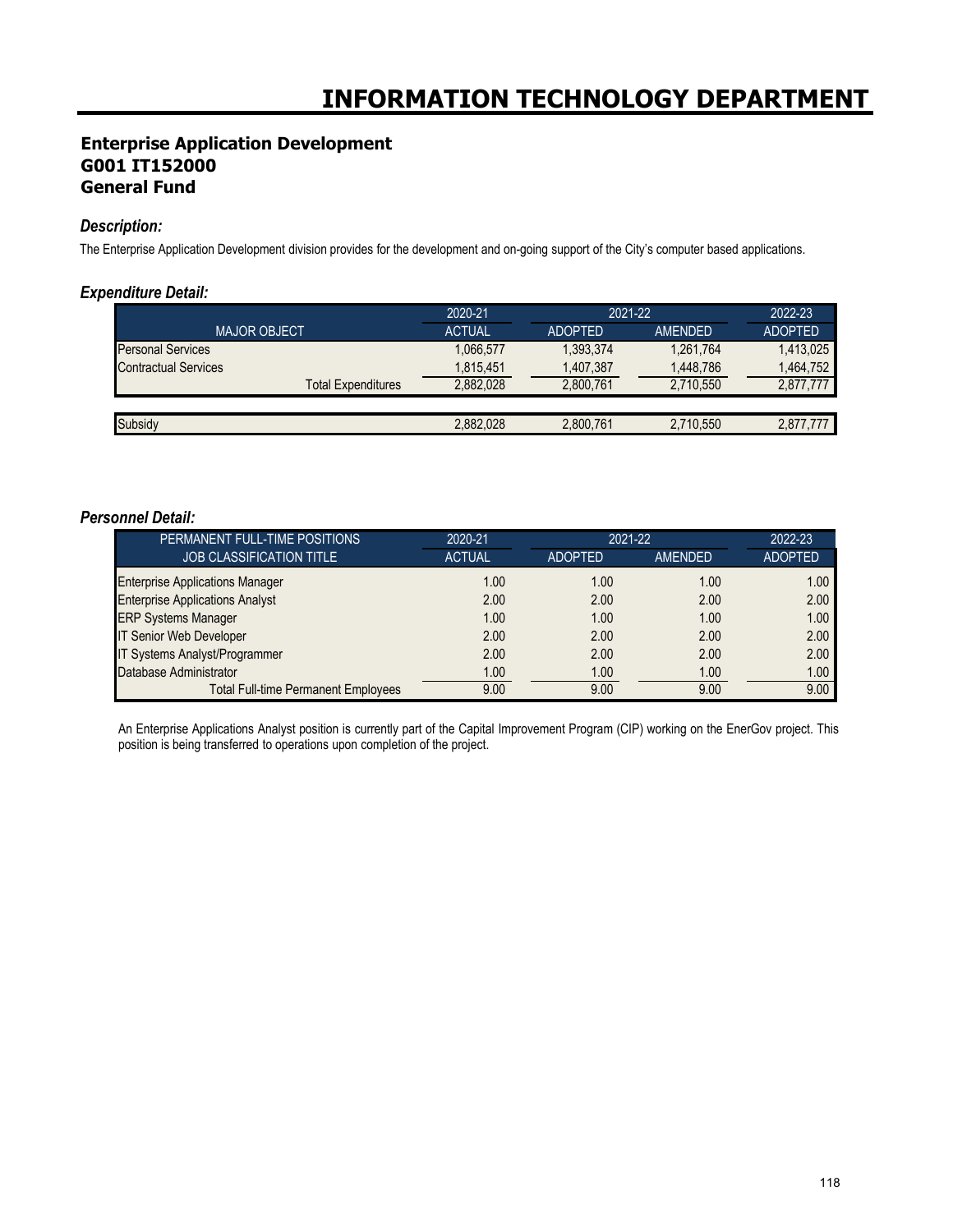## **User Services G001 IT153000 General Fund**

#### *Description:*

The User Services division provides technical on-going support of the City's computers and computer users.

#### *Revenue Detail:*

|              |                     | 2020-21               |     | 2021-22        |         | 2022-23        |
|--------------|---------------------|-----------------------|-----|----------------|---------|----------------|
|              | <b>MAJOR OBJECT</b> | <b>ACTUAL</b>         |     | <b>ADOPTED</b> | AMFNDFD | <b>ADOPTED</b> |
| <b>Other</b> |                     |                       | 430 | 900            | 900     | 900            |
|              |                     | <b>Total Revenues</b> | 430 | 900            | 900     | 900            |

#### *Expenditure Detail:*

|                                   | 2020-21       | 2021-22        |                | 2022-23        |
|-----------------------------------|---------------|----------------|----------------|----------------|
| <b>MAJOR OBJECT</b>               | <b>ACTUAL</b> | <b>ADOPTED</b> | <b>AMENDED</b> | <b>ADOPTED</b> |
| <b>Personal Services</b>          | 1,088,255     | 1,221,106      | 1,127,166      | 1,253,958      |
| <b>Contractual Services</b>       | 25,104        | 70,200         | 70,150         | 70,150         |
| <b>Other Services and Charges</b> | (912)         | ---            | ---            |                |
| Commodities                       | 68,367        | 230,000        | 230,000        | 230,000        |
| <b>Capital Outlays</b>            |               | 18,000         | 18,000         | 5,000          |
| <b>Total Expenditures</b>         | 1,180,812     | 1,539,306      | 1,445,316      | 1,559,108      |
|                                   |               |                |                |                |
| Subsidy                           | 1.180.382     | 1,538,406      | 1,444,416      | 1,558,208      |

#### *Personnel Detail:*

| PERMANENT FULL-TIME POSITIONS              | 2020-21       | 2021-22        |         | 2022-23           |
|--------------------------------------------|---------------|----------------|---------|-------------------|
| <b>JOB CLASSIFICATION TITLE</b>            | <b>ACTUAL</b> | <b>ADOPTED</b> | AMENDED | <b>ADOPTED</b>    |
| Deputy Chief Information Officer           | 1.00          | 1.00           | 1.00    | 1.00 <sub>1</sub> |
| <b>Business Analyst</b>                    | 3.00          | 3.00           | 2.00    | 2.00              |
| Senior Business Analyst                    |               |                | 1.00    | 1.00              |
| <b>User Support Manager</b>                | 1.00          | 1.00           | 1.00    | 1.00              |
| <b>User Support Technician</b>             | 4.00          | 4.00           | 4.00    | 4.00              |
| <b>Total Full-time Permanent Employees</b> | 9.00          | 9.00           | 9.00    | 9.00              |

One Business Analyst position is currently part of the Capital Improvement Program (CIP) working on the EnerGov project. This position is being transferred to operations upon completion of the project. Another Business Analyst position has been promoted to a Senior Business Analyst.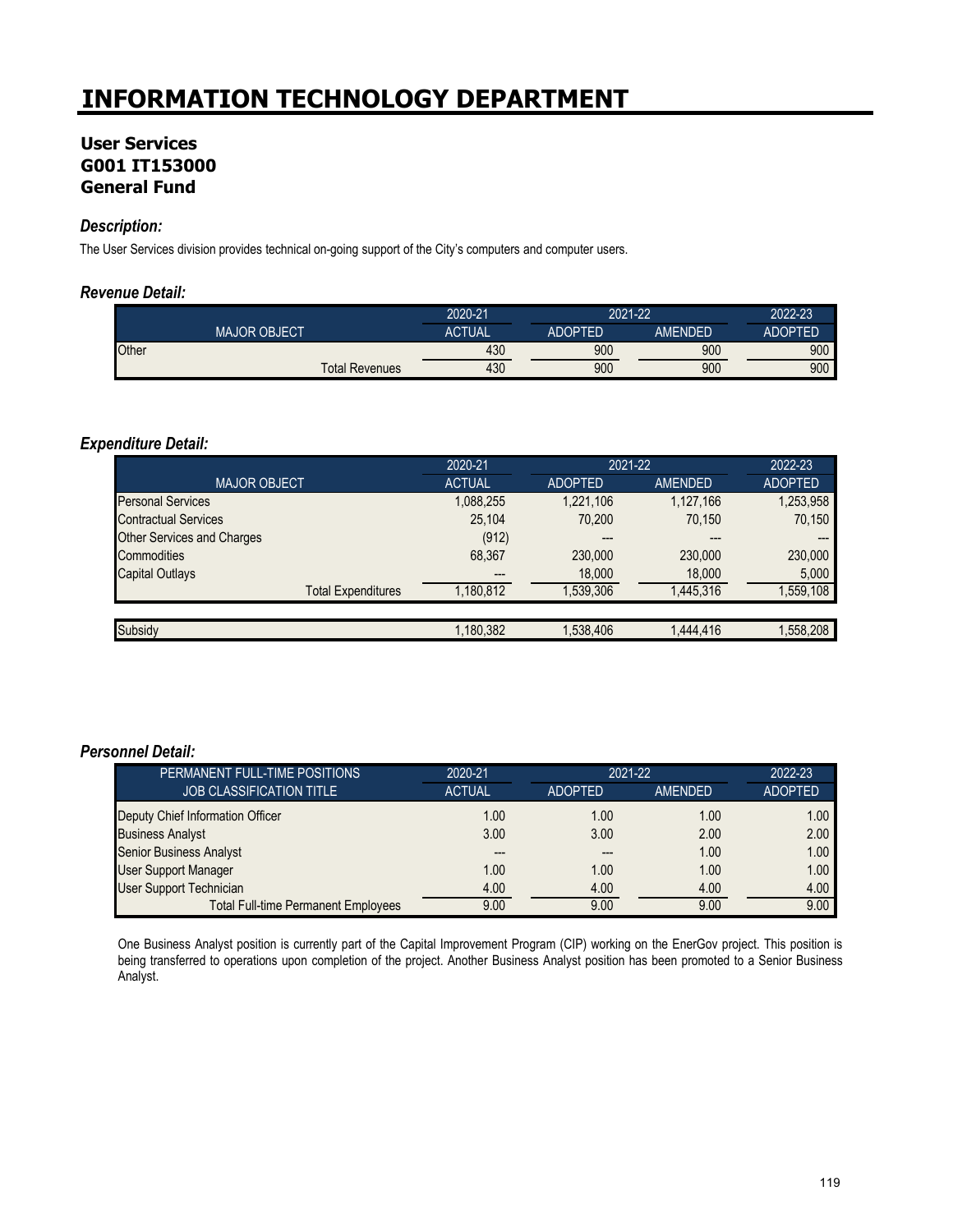# **Public Safety G001 IT156000 General Fund**

#### *Description:*

The function of the Public Safety division is to support, manage, and help implement software and technology solutions for the Police and Fire Departments.

### *Expenditure Detail:*

|                          |                           | 2020-21       | 2021-22        |                | 2022-23        |
|--------------------------|---------------------------|---------------|----------------|----------------|----------------|
|                          | <b>MAJOR OBJECT</b>       | <b>ACTUAL</b> | <b>ADOPTED</b> | <b>AMFNDFD</b> | <b>ADOPTED</b> |
| <b>Personal Services</b> |                           | $---$         | $---$          | $---$          | 657.200        |
|                          | <b>Total Expenditures</b> | $- - -$       | $---$          | $---$          | .200<br>657    |
|                          |                           |               |                |                |                |
|                          |                           | $---$         | $---$          | $---$          | .200<br>65     |

#### *Personnel Detail:*

| PERMANENT FULL-TIME POSITIONS                    | 2020-21<br>$2021 - 22$ |                | 2022-23        |                   |
|--------------------------------------------------|------------------------|----------------|----------------|-------------------|
| <b>JOB CLASSIFICATION TITLE</b>                  | <b>ACTUAL</b>          | <b>ADOPTED</b> | <b>AMENDED</b> | <b>ADOPTED</b>    |
| <b>Public Safety Mobile Data Specialist</b>      |                        |                |                | 1.00 <sub>1</sub> |
| <b>Public Safety Systems Manager</b>             |                        |                |                | 1.00              |
| <b>Public Safety Digital Evidence Specialist</b> |                        |                |                | 1.00              |
| <b>Public Safety CAD Specialist</b>              |                        |                |                | 1.00              |
| <b>Public Safety Mobile Data Specialist</b>      |                        |                |                | 1.00              |
| <b>Public Safety RMS/DMS Specialist</b>          |                        |                | ---            | 1.00              |
| <b>Total Full-time Permanent Employees</b>       |                        |                |                | 6.00              |

This is a new IT org that is made up of data and IT systems specialists formerly housed under FD and PD.